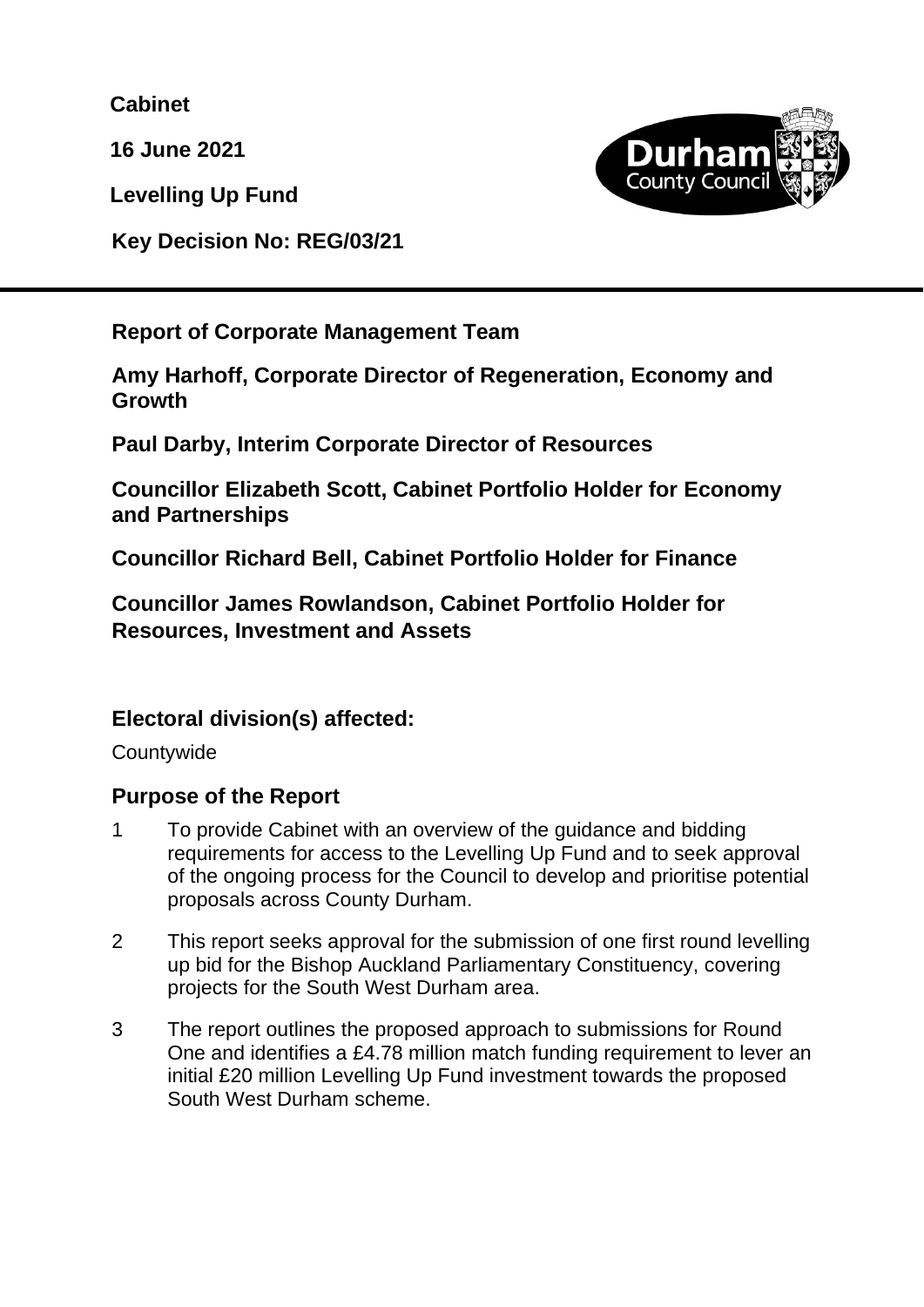#### **Executive summary**

- 4 In the 2021 Budget, Central Government announced the new Levelling Up Fund (LUF)**,** to provide investment in regeneration and growth in places with low productivity and poor connectivity.
- 5 County Durham has been identified as one of the areas of greatest need of levelling up in the UK and has been classified as a Tier 1 area by Central Government.
- 6 Beyond the announcement of the LUF, the Government White Paper on levelling up is expected in the Autumn and is due to set out a more comprehensive position on what levelling up will mean nationally. For County Durham, it's clear that levelling up will require a blend of investments that create different outcomes for communities. This will include place-based regeneration that improves the quality of our city, towns and villages, alongside broader investments to unlock sites for housing and employment and support the labour market.
- 7 Further guidance for the Round One levelling up bids was released in March and April 2021. The LUF is a competitive fund totalling £4 billion for England, with £600 million made available for Round One bids (refer to Appendix 2 for key headlines). Further guidance on future bidding rounds will be set out in the Government's Levelling Up White Paper, which is expected in Autumn 2021.
- 8 Each parliamentary constituency within the local authority area can submit one bid. Local authorities can only have one successful bid for each of their parliamentary constituencies over the lifecycle of the Fund, which is expected to run over three phases or bidding rounds. County Durham, with six parliamentary constituencies, would be in a position to be able to submit six bids up to the value of £120 million. The Government guidance suggests that a minimum of 10 percent match funding is recommended in support of each bid but this is not stated as a mandatory requirement.
- 9 Local authorities are the accountable body for all bids and the guidance is clear that engagement with, and the support of, the local Member of Parliament for each area is required.
- 10 There is also an opportunity for a wider regional transport bid of up to £50 million, which would need to be supported by the seven local authorities that constitute the Joint Transport Committee for the wider region.
- 11 Bids of up to £20 million per parliamentary constituency can include a maximum of three cohesively connected projects and must be delivered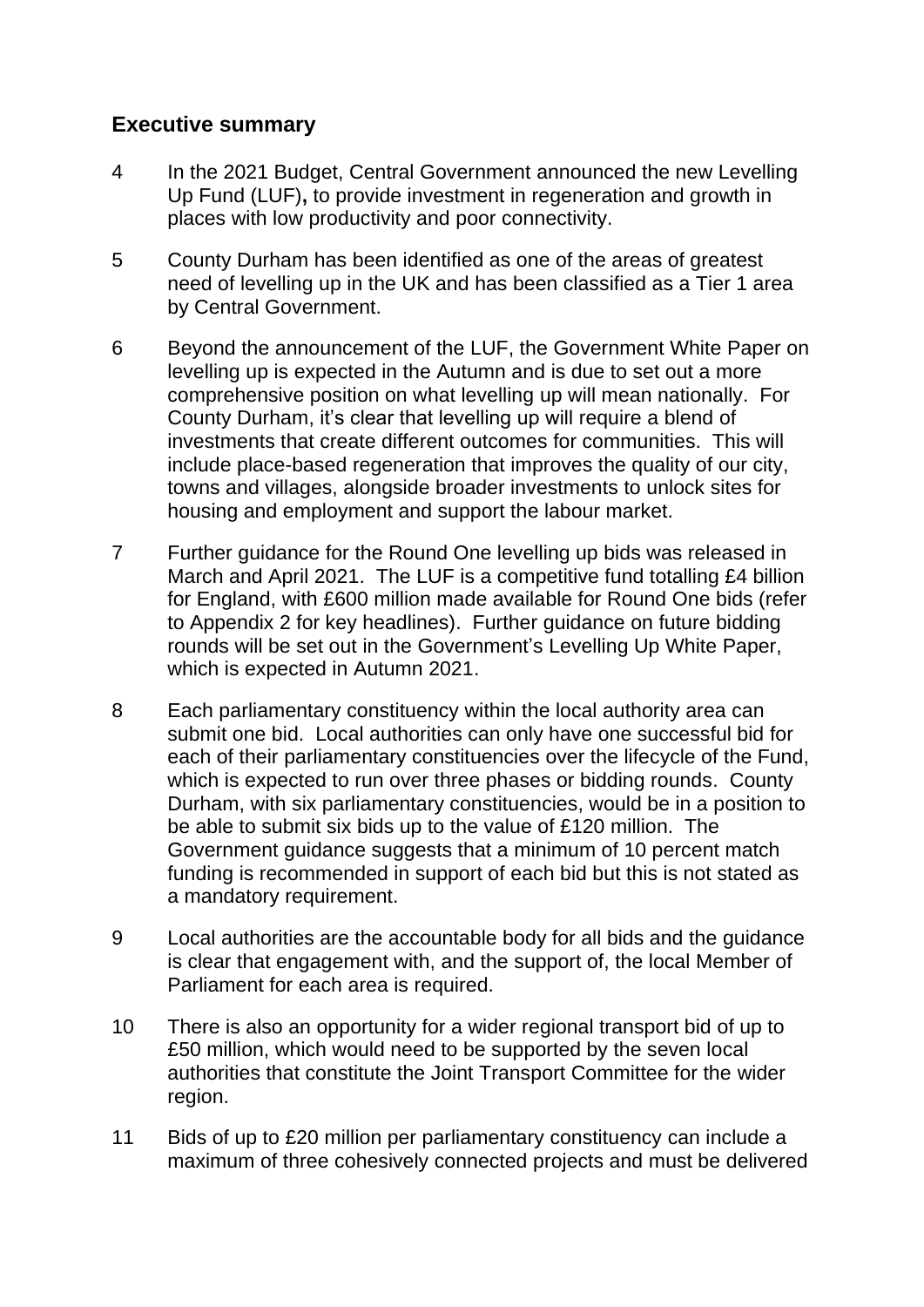with financial completion by March 2024. Business cases must demonstrate need, deliverability, strategic fit and value for money. Round One criteria highlight three priority areas for scheme investment:

- Transport;
- Regeneration and town centres;
- Cultural investment.
- 12 The Government has specified that projects should target improvements in pockets of deprivation and contribute towards carbon net zero targets. The deadline for submitting a Round One proposal for 2021/22 funding awards is **18 June 2021**, and priority will be given to projects that can commence capital spend on the ground in 2021/22. Successful bids will be announced in the Autumn.
- 13 Government has been very clear that projects must be ready to deliver and have an advanced business case for this deadline, which realistically means that only those projects that were already at an advanced stage and "shovel ready" at the March 2021 announcement could reasonably be submitted for the 18 June 2021 deadline.
- 14 Government has stated that there will be future opportunities to bid in subsequent rounds for delivery up to 31 March 2024, or exceptionally into 2024/25 for larger schemes. Further details of this and wider priorities will be outlined in a Levelling Up White Paper.
- 15 Local authorities, as Responsible Bodies for developing the bids, have received £125,000 capacity funding to support the development of future bids, however, it is expected that the development costs of a full programme of levelling up proposals will be substantially higher overall. An earmarked reserve of £1 million has been created to accommodate the estimated cost of developing robust bids for future bidding rounds.
- 16 It is expected that substantial master planning will be required for proposals across the six Parliamentary Constituency areas, where community and business engagement is a key priority and bid requirement. The Council will also be seeking a range of appropriate investments across County Durham to support transport connectivity, culture, heritage and regeneration in the city, town centres and villages. Schemes put forward will be based on the needs of each community.
- 17 The Council is committed over the three phases of the levelling up funding to seek investment for each of our six Parliamentary Constituencies of up to £120 million Levelling Up Funding in total across all the bids. It is clear that whilst there is still considerable work to do to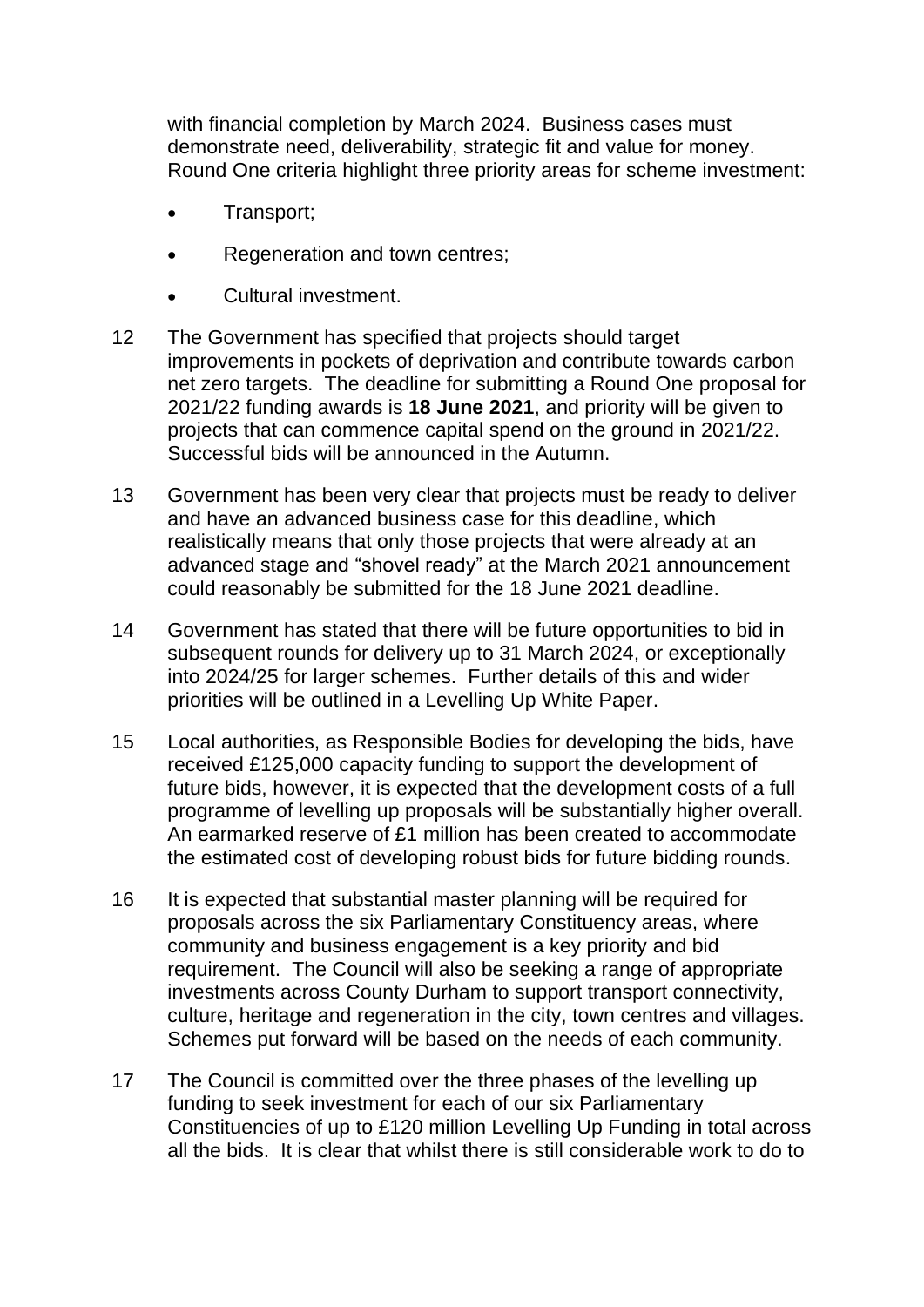deliver robust and fully ready business cases, the need, opportunity and ambition is there across the county.

18 Given the tight timescales for Round One, gateway criteria within the LUF requirements and the quantifiable economic benefits that need to be demonstrated, one bid is sufficiently developed and capable of submission by the 18 June 2021 deadline. This proposal addresses socio-economic needs, transport barriers and cultural ambitions within its locality. A summary of the Bishop Constituency Parliamentary area bid, a Rural Connectivity and a Cultural Programme is outlined as follows:

#### *South West Durham (Bishop Auckland Constituency) Rural Connectivity and Cultural Programme:*

- 19 A £20 million Levelling Up ask is being sought to contribute to the delivery of three schemes that will collectively connect rural communities to services and opportunities in South West Durham, Newton Aycliffe and Barnard Castle by providing localised interventions. The schemes all provide quality of life benefits and support economic development through heritage, transport and cultural led regeneration. The schemes proposed are (see location plan in appendix 3):
	- (a) Re-opening Whorlton Bridge to vehicular traffic and nonmotorised users;
	- (b) Re-routing of A68 to bypass Toft Hill; and
	- (c) Enabling of Locomotion Building 2 in Shildon including car parking expansion, rail structural restoration and improved walking and cycling links.
- 20 As part of the Locomotion project, a complimentary 18km walking and cycling route will follow the alignment of the railway. The corridor will also allow an active mode route connecting rural communities along the corridor to the employment and education settlements of Bishop Auckland and Newton Aycliffe. Rural communities will include Witton Park, St. Helen Auckland, West Auckland, Shildon, Middridge and School Aycliffe. Connections will be provided from the main route to these communities, including West Auckland as the first phase of the Barnard Castle to Bishop Auckland Corridor.
- 21 The extension of the route to Barnard Castle will be one of the priorities for the next round of Active Mode funding which is expected to be announced this summer. Thus it is envisaged that a walking and cycle route will link the cultural and heritage attractions at Locomotion (Shildon), Auckland Castle (Bishop Auckland) and Bowes Museum and Castle (Barnard Castle), and provide an active mode route connecting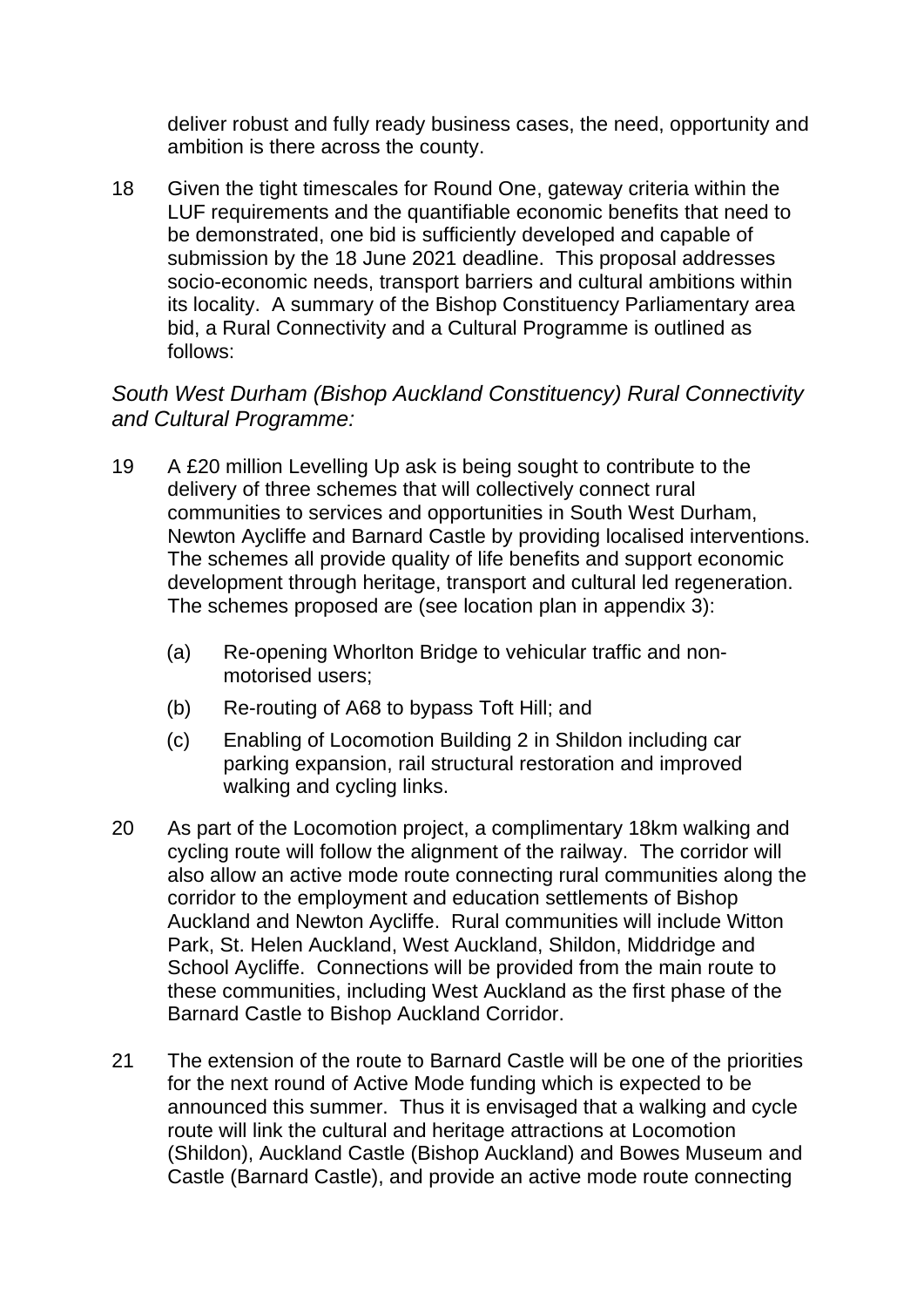rural communities along the corridor. When Whorlton Bridge is reopened, this will open up further walking and cycling opportunities from Barnard Castle.

- 22 The total forecast cost of the three linked investments is £30.93 million, inclusive of 15 percent quantified risk assessment value (consistent with project development stage). There is an existing £2.25 million match funding available to the Locomotion element of the programme through the Science Museum Group and £3.9 million across the existing County Council capital programme. Whilst the 10 percent recommended match funding requirement for the LUF has already been achieved, there is a funding gap across the three linked schemes that will require further capital contributions from the Council to deliver these schemes should the LUF bid be successful. This report seeks approval for £4.78 million of additional capital investment in support of these proposals, which can be accommodated from the current capital contingency.
- 23 Final costings and economic impact assessments are being refined as part of the business case development process ahead of the LUF submission deadline. In order to meet the tight delivery timescales and spend requirements within 2021/22, additional development costs will be incurred at risk to secure planning, acquire land and procure delivery arrangements in advance of notification of whether the bid has been successful.
- 24 The Council will, with this and all future levelling up proposals, be required to continue to develop projects at risk whilst the funding bids are assessed by Central Government. If the Council does not commit to this continued investment at risk then it may mean that the overall programme of projects is not then deliverable to the Government's timetable for implementation. The costs of developing projects will be met from the earmarked reserve that has been established at year end 2020/21.
- 25 It is proposed that ambitious bids for the remaining five parliamentary constituencies are developed in line with anticipated timelines for Rounds Two and Three, with robust business cases that will meet local priorities and satisfy national guidelines for Levelling Up. Any match funding requirements for these bids would need to be considered as part of the capital bidding process for MTFP(12).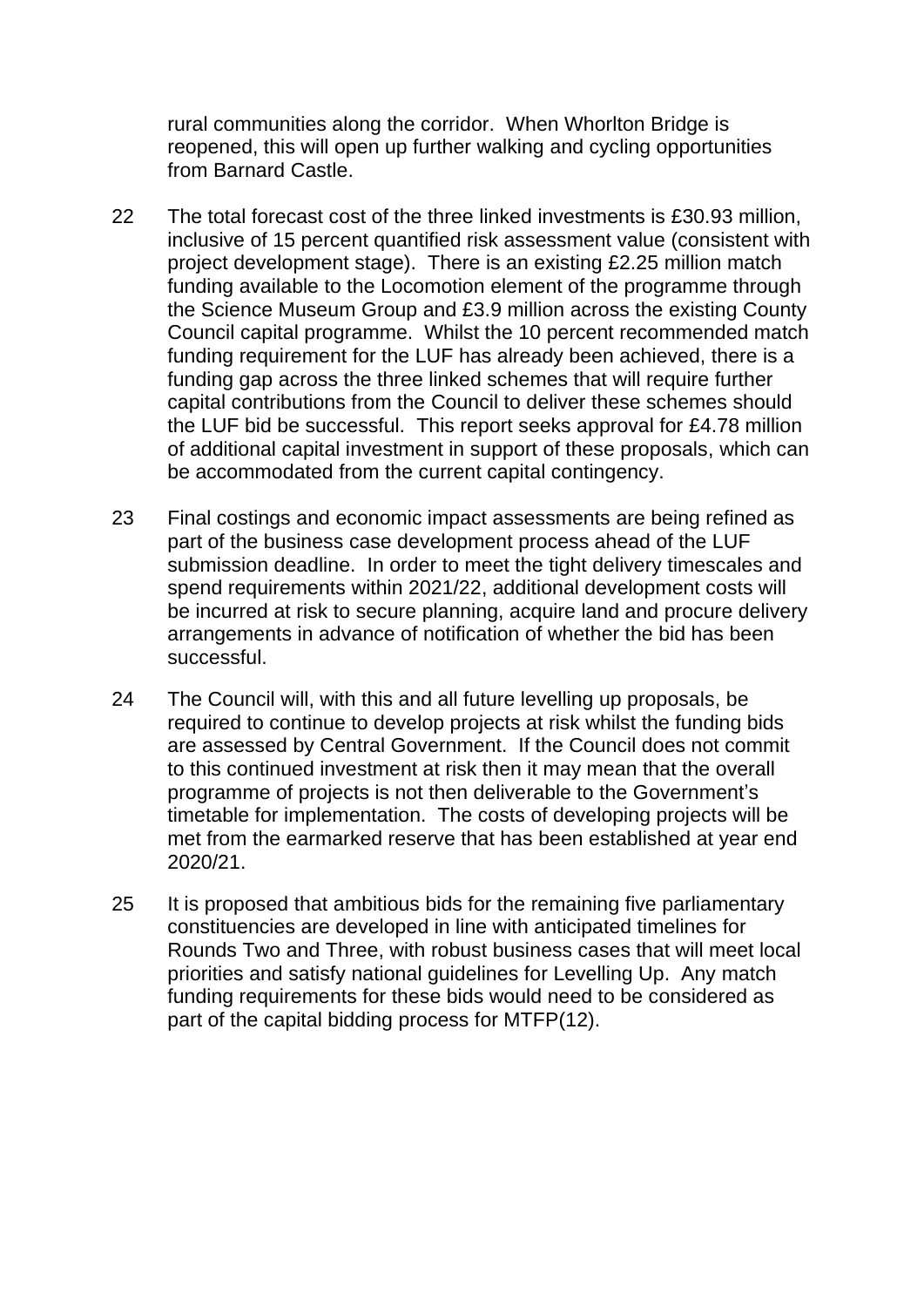### **Recommendation(s)**

- 26 Cabinet is recommended to:
	- (a) agree draft outline approach for the Levelling Up submission for Round One and support a first round submission for investment across South West Durham within the identified Bishop Auckland Constituency;
	- (b) agree the total scheme costs estimated at £30.93 million and a LUF ask of the maximum of £20 million towards the cost of the proposed scheme;
	- (c) agree to fund an additional £4.78 million of capital investment from Council capital contingencies to meet the funding gap that exists with regards to these proposals;
	- (d) note that additional capacity funds will be required alongside the £125,000 received from Government to develop robust Green Book Business Cases for Future Rounds that will meet LUF requirements. This funding is committed to support the development of business cases across the County and will be funded from a £1 million earmarked reserve established at year end 2020/21;
	- (e) delegate authority to the Corporate Director for Regeneration, Economy and Growth and Corporate Director of Resources, in consultation with the Cabinet Portfolio Holder for Economy and Partnerships and the Cabinet Portfolio Holder for Resources Investments and Assets and Deputy Leader and Cabinet Portfolio Holder for Finance to take all such decisions necessary to progress and finalise Levelling Up proposals for Round One;
	- (f) note that further reports will be presented to Cabinet in the Autumn on the further bidding phases, which will seek ambitious Levelling Up proposals for the remaining five Parliamentary constituencies;
	- (g) to agree that the overall commitment of the Council is to bid for and secure an ambitious programme across all parliamentary constituencies in the county from this fund and to seek to maximise funding with strong proposals for every eligible area in future bidding rounds;
	- (h) to note that the match funding requirements for future bids will need to form part of the capital bidding process for MTFP(12).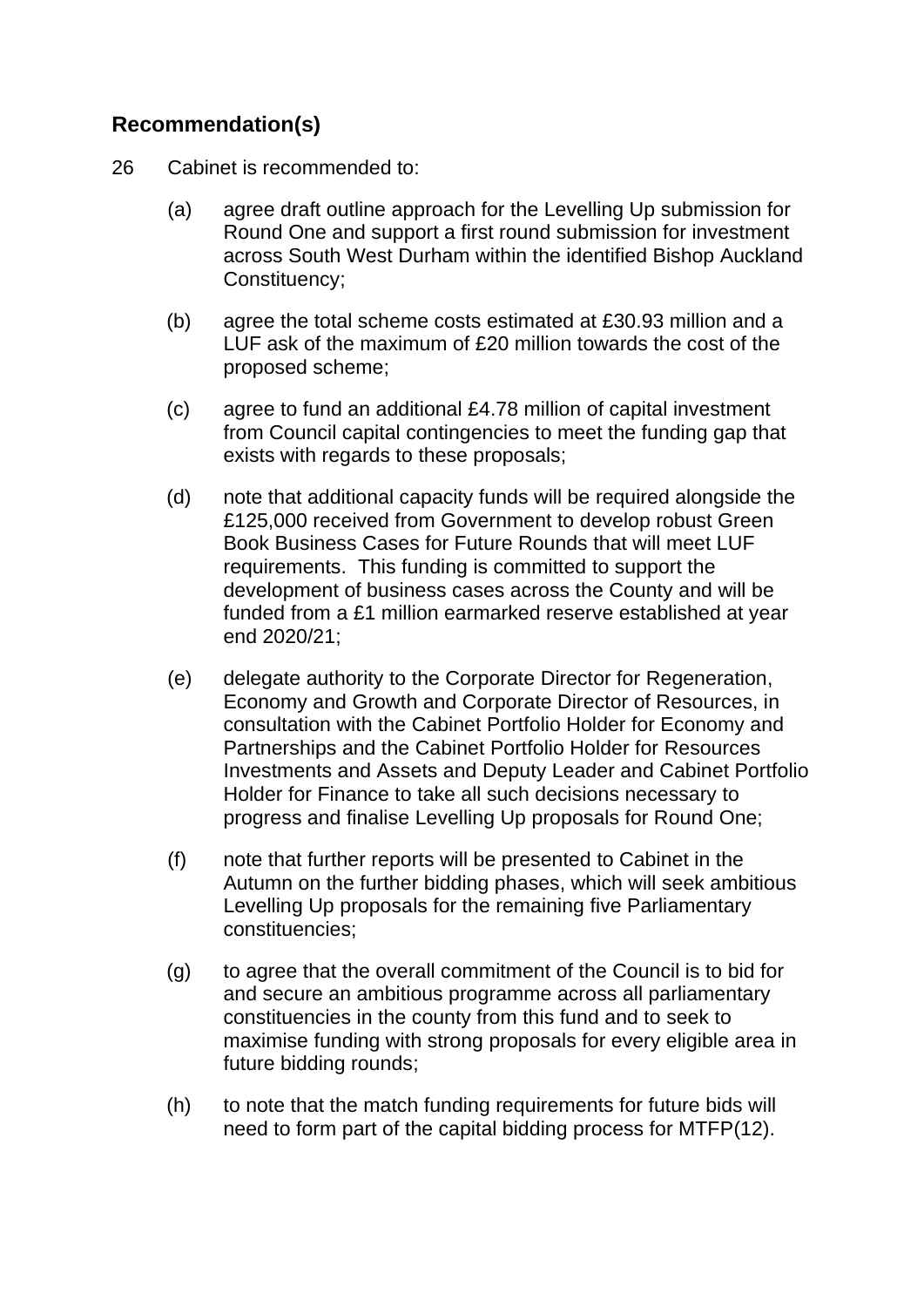# **Background**

- 27 In the 2021 Budget, the Chancellor announced details of the new LUF to provide investment in regeneration and growth in places with low productivity and connectivity. The LUF will supersede existing local growth funding streams such as Local Growth Fund, Pinch Points Fund and future rounds of Towns Fund. County Durham is identified as one of the areas of greatest need in the UK (a Tier 1 area) and this should illustrate a priority for funding. The deadline for submitting proposals for 2021/22 funding awards is 18 June 2021, and priority will be given to projects that can deliver spend on the ground prior to March 2022. There will be future opportunities to bid in subsequent rounds for delivery up to 31 March 2024, or exceptionally into 2024/25 for larger schemes. More details on this are anticipated within the Autumn Statement, with further guidance on future bidding rounds will be set out in the Government's Levelling Up White Paper, which is expected in Autumn 2021.
- 28 The fund for England is £4 billion in total, with £600 million made available for Round One bids. There can be one bid submitted for each parliamentary constituency within the local authority in the bidding round, with up to £20 million or exceptionally, up to £50 million available for major transport schemes. Local authorities can only have one successful bid for each of their parliamentary constituencies over the lifecycle of the LUF. There are three main priority areas outlined for the scheme investments:
	- (a) *Transport* **-** public transport, active travel, bridge repairs, bus priority lanes, local road improvements, major structural maintenance, and accessibility improvements;
	- (b) *Regeneration and town centre* **-** upgrade eyesore buildings and dated infrastructure, acquire and regenerate brownfield sites, invest in secure community infrastructure and crime reduction, and bring public services and safe community spaces into town and city centres; and
	- (c) *Cultural* **-** regenerating, or creatively repurposing museums, galleries, visitor attractions (and associated green spaces) and heritage assets as well as creating new community-owned spaces to support the arts and serve as cultural spaces.
- 29 The bids need to be backed by local MPs, supported by local stakeholders, target pockets of deprivation and contribute to net zero carbon output. Local authorities, as Responsible Bodies have received £125,000 capacity funding to help support the development of business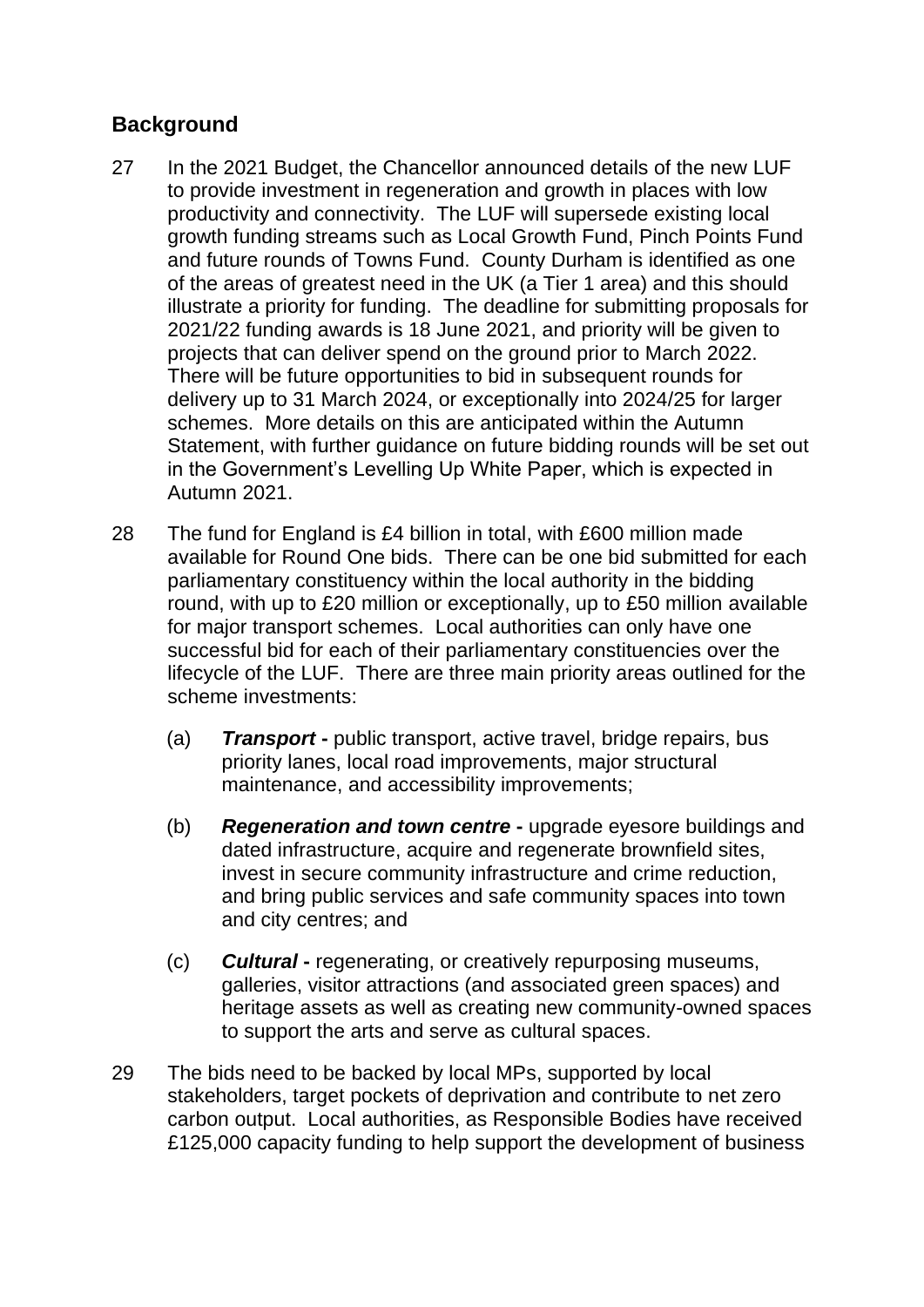cases and future bids. This funding is not sufficient to cover the anticipated costs of developing bids to the required standard in Durham.

## **Developing a Levelling Up Pipeline**

- 30 A desk top review of potential projects and schemes that could be considered for a LUF bid has been undertaken, taking into account known priorities across the county in line with parliamentary constituency areas and the funding criteria to determine strategic fit and deliverability position of potential proposals to assess the best opportunity to try and secure Levelling Up funding.
- 31 The potential projects that meet the criteria are at varying development stages from initial scoping to outline business case. In order to develop LUF proposals consideration of development position, sequencing within constituencies, demonstrable economic impact and best fit with LUF criteria needs to be considered.
- 32 Substantial master planning will be required for all proposals, where community and business engagement is a key priority. The Council will also be seeking a range of appropriate investments across County Durham to support transport connectivity, culture, heritage and regeneration in the city, town centres and villages. Schemes put forward will be based on the needs of each community.

# **Round One: Pipeline Shortlist**

- 33 It is important to consider the right bids in the right places and at the right time to give them the best chance of success and to deliver local levelling up priorities. Government has strongly guided against submitting bids that are not substantially developed or rushing proposals. Whilst not specifically exempted, the expectation from Government is that schemes that are not successful are not resubmitted in later bidding rounds unless the specific shortfalls that were identified in the consideration of that bid (reasons for failing to secure the LUF award) are fully addressed.
- 34 Within the time constraints set by the Round One funding process and the need to submit robust and quality bids, it is considered that only one funding bid will be ready for the deadline of 18 June 2021. This submission meets gateway criteria and has demonstrable and quantifiable benefits that address the socio-economic needs, transport barriers and cultural ambitions within its locality. A summary of the Bishop Auckland Parliamentary Constituency area bid, which focuses on Rural Connectivity and a Cultural Programme and benefits are outlined within the table below: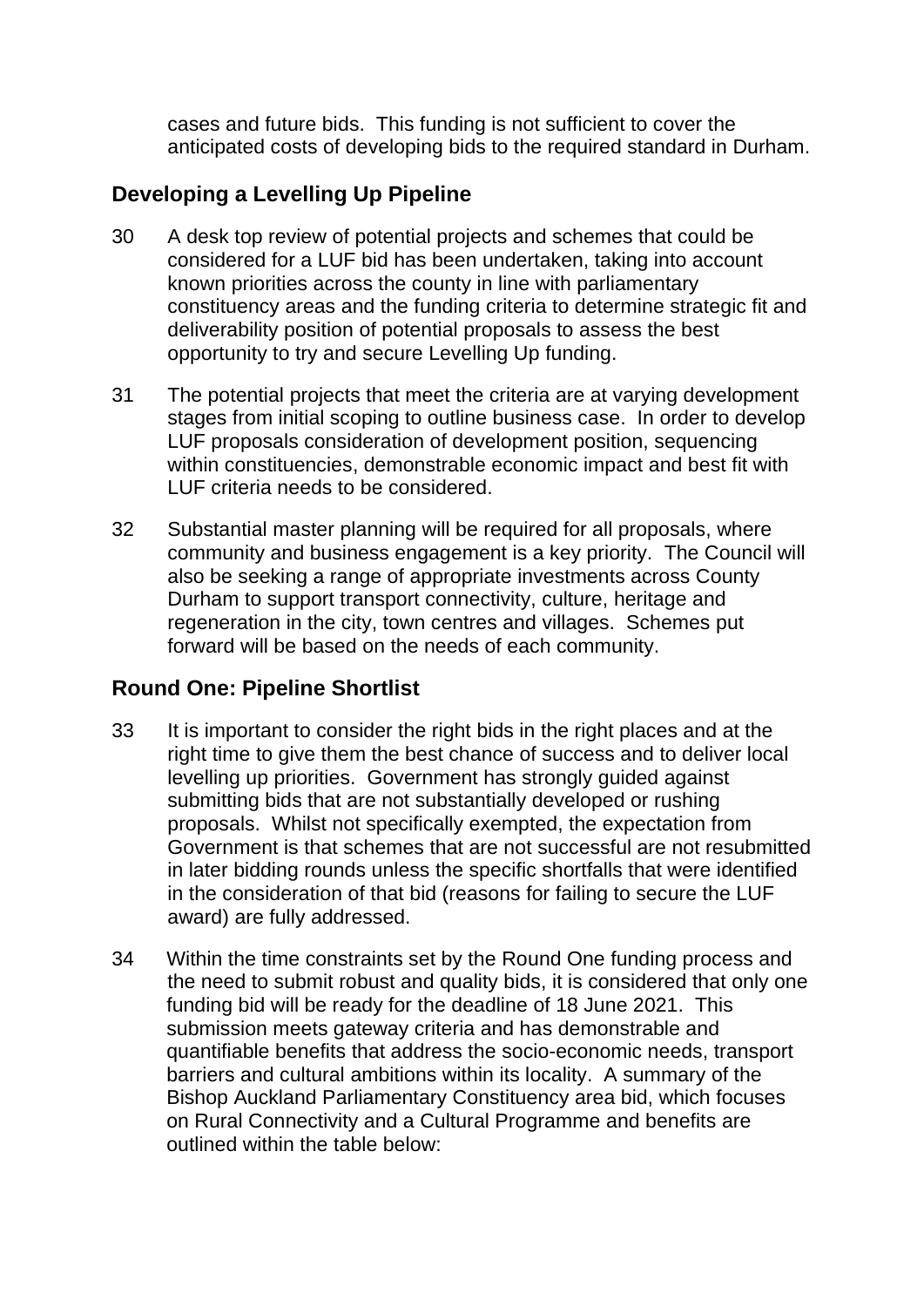#### **South West County Durham (Bishop Auckland Constituency) - Rural Connectivity and Cultural Programme**

| <b>RCCP Schemes</b>                                                                                                                                         | <b>Levelling</b><br><b>Up Ask</b> | <b>Need</b>                                                                                                                                                                            | <b>Benefits</b>                                                                                                                                                                                  |
|-------------------------------------------------------------------------------------------------------------------------------------------------------------|-----------------------------------|----------------------------------------------------------------------------------------------------------------------------------------------------------------------------------------|--------------------------------------------------------------------------------------------------------------------------------------------------------------------------------------------------|
| Reopening of Whorlton<br>Bridge to vehicular traffic<br>and non-motorised users                                                                             | £20m                              | Quality of life<br>impacted by<br>current A68 route<br>in Toft Hill<br>including high<br>volumes of traffic<br>and<br>disproportionate<br>percentage of<br>HGVs.<br>High level of road | Improved<br>connectivity for<br>rural communities<br>to access<br>employment and<br>education<br>opportunities,<br>including via active<br>mode measures.<br>Quality of life<br>improvements for |
| Realignment of A68 to<br>bypass Toft Hill                                                                                                                   |                                   |                                                                                                                                                                                        | user accidents.<br>Severed vehicular<br>and active mode<br>routes in rural<br>communities,<br>including closed<br><b>Whorlton Bridge.</b><br>Need to improve<br>active mode<br>routes to         |
| <b>Enhancement for</b><br>Locomotion in Shildon<br>including parking, structural<br>restoration, public Realm<br>and Walking/cycling route<br>improvements. |                                   | employment and<br>education.<br>Promote and<br>maintain transport<br>heritage assets in<br>the area, acting as<br>a catalyst to drive<br>forward heritage<br>led regeneration          | Increased GVA,<br>visitors and visitor<br>spend, aligning with<br>other tourism<br>strategies in the<br>constituency                                                                             |

35 The total forecast cost of the three investments is £30.93 million, based on preliminary design and bill of quantities inclusive of 15 percent quantified risk assessment value (consistent with project development stage). There is an existing £2.25 million match funding available to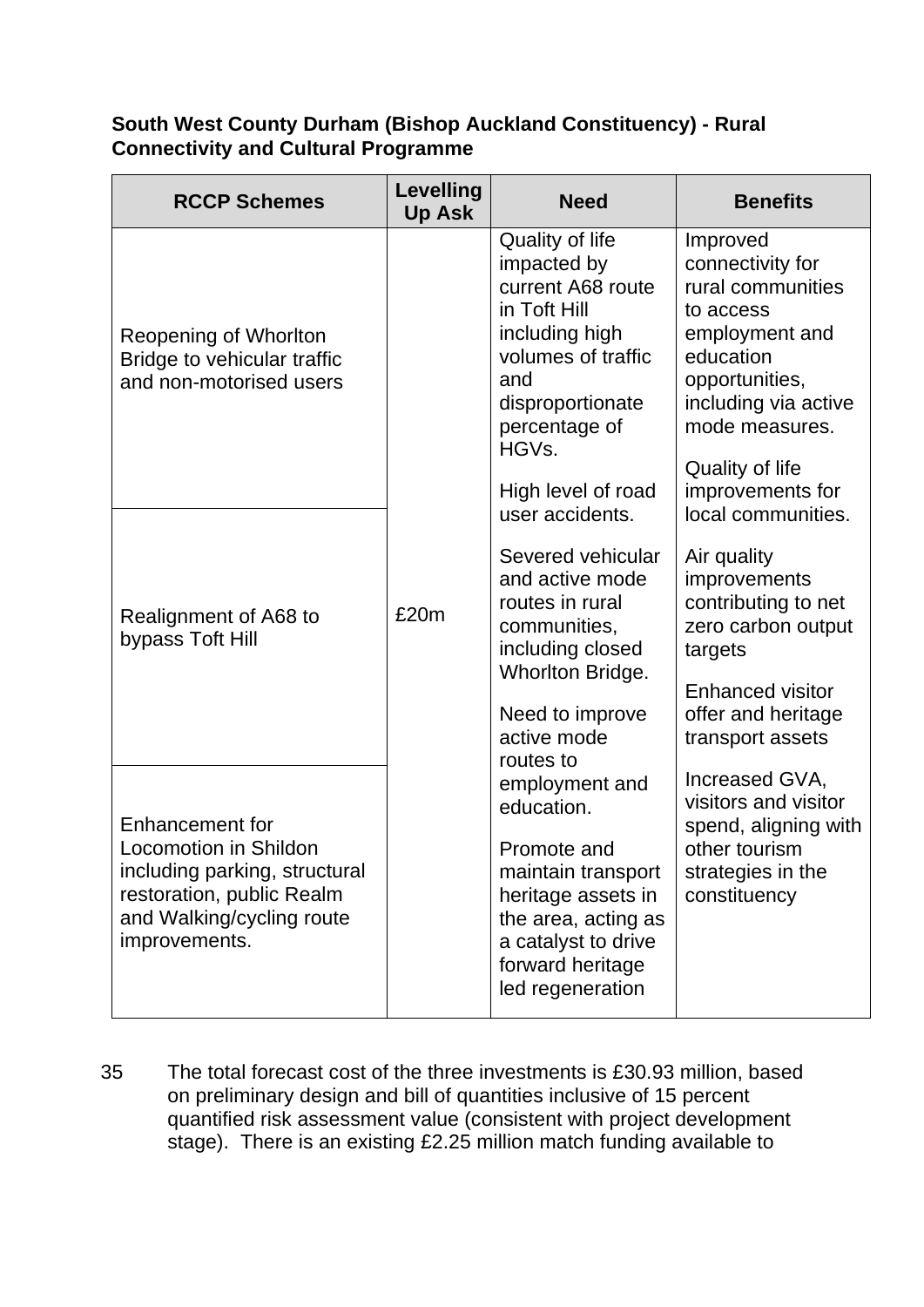Locomotion through the Science Museum Group and £3.9 million across the existing capital programme.

36 The proposal currently presents a funding gap of £4.78 million. In the LUF guidance, the Government suggests that a minimum of 10 percent match funding is recommended in support of the bid but this is not articulated as a mandatory requirement. This requirement is already achieved. Whilst the schemes outlined are already priorities for the Council with local stakeholder support, a further £4.78 million match funding is required to secure a full funding package, which can be accommodated from the capital contingencies. The table below outlines the funding profile and match funding requirements:

| <b>RCCP Scheme</b>                                                                                                                                     | <b>DCC</b>                          | <b>Science</b><br><b>Museum</b><br>Group | <b>Levelling Up</b> | <b>Total</b> |
|--------------------------------------------------------------------------------------------------------------------------------------------------------|-------------------------------------|------------------------------------------|---------------------|--------------|
| <b>Whorlton Bridge</b>                                                                                                                                 | £1.25m*<br>(38%)                    |                                          | £2m<br>(62%)        | £3.25m       |
| <b>Toft Hill Bypass</b>                                                                                                                                | £1.2 $m$<br>(10%)                   |                                          | £10.8m<br>$(90\%)$  | £12m         |
| Enhancement for<br>Locomotion in Shildon<br>including parking,<br>structural restoration,<br>public Realm and<br>Walking/cycling route<br>improvements | £2.65m*<br>(17%)<br>£3.58m<br>(23%) | £2.25 $m^*$<br>(14%)                     | £7.2m)<br>(46%)     | £15.683m     |
| Total                                                                                                                                                  | £8.68m<br>(28%)                     | £2.25m<br>(7%)                           | £20m<br>(65%)       | £30.93m      |

#### **Rural Connectivity and Cultural Programme Funding Profile**

\* existing secured match funding

- 37 As part of the development of transport capacity improvement proposals, stakeholder and community consultation has taken place to consider local priorities, needs and potential improvements. The submission addresses socio-economic needs, transport barriers and cultural ambitions within the locality in line with the national levelling up agenda to boost growth.
- 38 Final costings and economic impact assessments are being refined as part of the business case development process ahead of the LUF submission deadline. In order to meet the tight delivery timescales and spend requirements within 2021/22, additional development costs will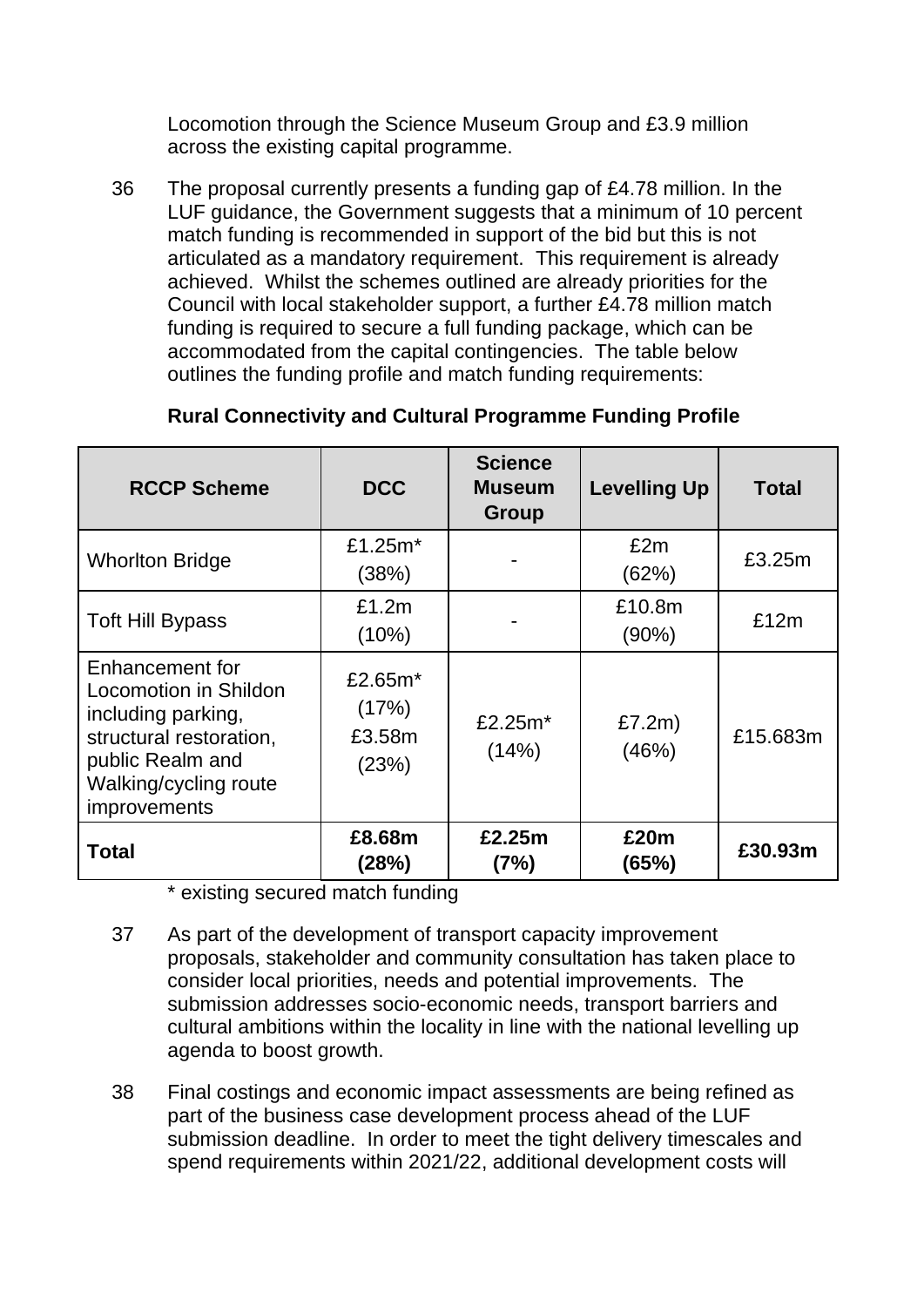be incurred at risk to secure planning, acquire land and procure delivery arrangements in advance of notification of whether the bid has been successful.

39 Following the submission of the bid, further consultation will be undertaken to embed proposals and to outline the next development phases. The Council does not own all of the land necessary to deliver the proposed project. Discussions with landowners are underway, however further negotiation is required. Anticipated costs and risks to deliver the Toft Hill Bypass scheme have been built into estimated project costs. These next project development stages prior to funding announcements are paramount in order to commence delivery prior to March 2022.

#### **LUF Future Rounds**

- 40 The Government has announced that a Levelling Up White Paper is expected in the Autumn 2021. This is anticipated to detail further criteria in relation to future LUF rounds and wider expectations around a package of measures to level up opportunity across all parts of the UK through policy approaches, specific funds and interventions including Growth Deals, Freeports and UK Shared Prosperity.
- 41 It is proposed that the remaining potential shortlist priorities for the other five parliamentary constituencies are refined and developed for future rounds, with business cases being developed appropriately to ensure that the remaining five parliamentary constituencies have robust proposals for submission.
- 42 It must be recognised that potential proposals are at varying development stages and will require significant resourcing and support to be sufficiently developed to meet funding requirements for Rounds Two and Three. These proposals will be developed with stakeholders to tackle local priorities whilst being mindful of the funding criteria and the need to demonstrate quantifiable benefits that tackle economic needs and support the levelling up agenda.
- 43 Whilst the Council has received £125,000 capacity funding to support the development of future bids, it is expected that the development costs of a full programme of levelling up proposals will be substantially higher overall. An earmarked reserve of £1 million has been created to accommodate the estimated cost of developing robust bids for future bidding rounds.
- 44 Proposals will have due regard to existing strategies and plans as well as identified priorities by local Members and Members of Parliament. All proposals will be developed with communities wherever possible and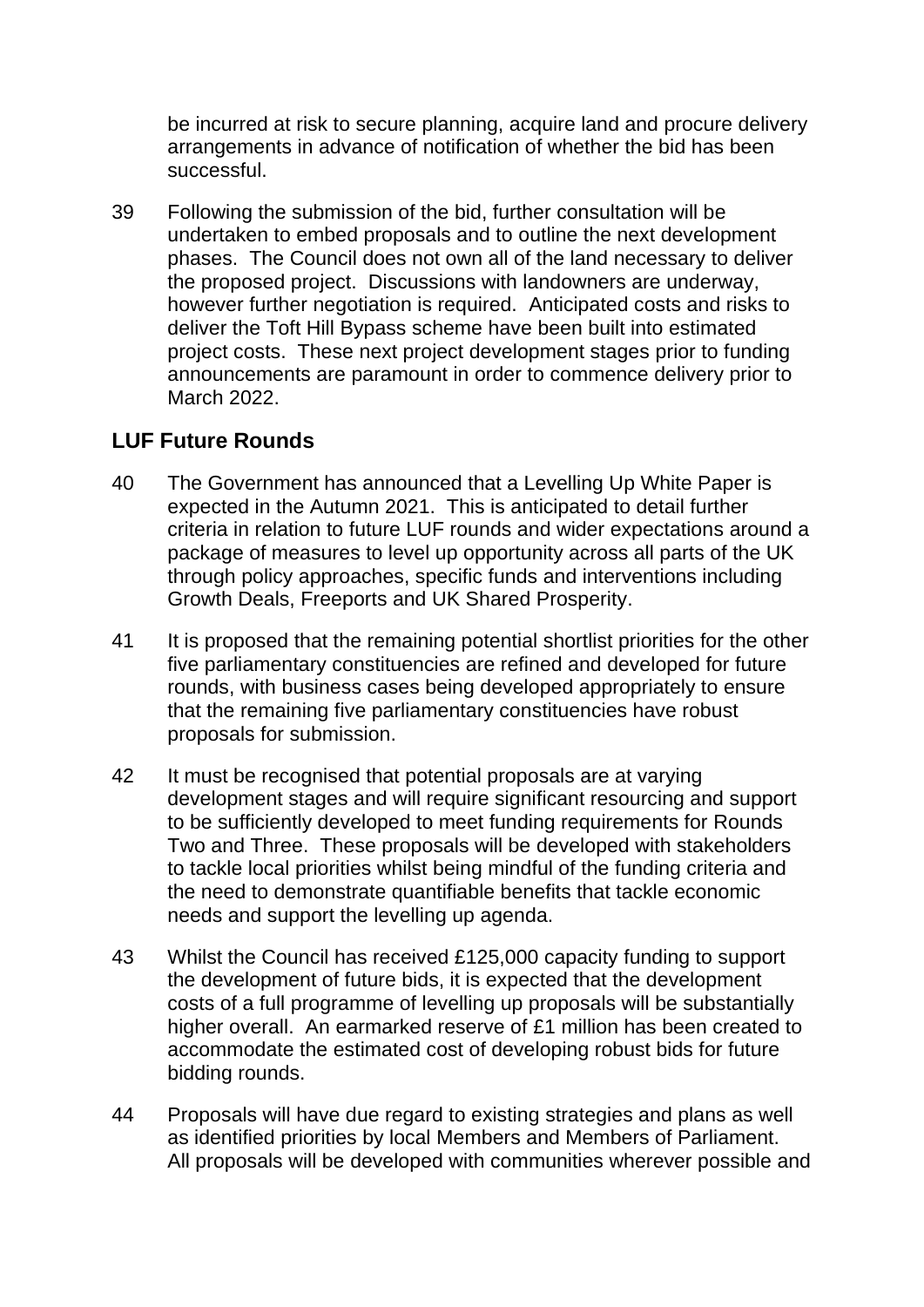there will be focused work on master planning development, where community and business engagement will be a core focus.

- 45 The Council will work alongside its regional partners to explore and develop potential cross boundary transport proposals that could see an LUF investment ask of up to £50 million that would deliver benefit for residents and businesses within the county. This funding ask will be in addition to the five further constituency bids of up to £20 million (plus match funding).
- 46 Match funding requirements for future bids will need to form part of the capital bidding process for MTFP(12).

#### **Next Steps**

- 47 The next steps are to finalise the South West Durham (Bishop Auckland Constituency) bid, undertake briefings with local councillors, local stakeholders, business representatives and further engagement with MPs to ensure the best possible case for the proposal is submitted ready for the Round One LUF funding deadline on 18 June 2021.
- 48 This report seeks delegated authority for the Corporate Director of Regeneration, Economy and Growth and Corporate Director of Resources, in consultation with the Cabinet Portfolio Holder for Economy and Partnerships and the Cabinet Portfolio Holder for Resources, Investments and Assets and Deputy Leader and Cabinet Portfolio Holder for Finance to take all such decisions necessary to progress and finalise the Levelling Up proposal for Round One in advance of the 18 June 2021 submission deadline.

#### **Background papers**

• [www.gov.uk/government/publications/levelling-up-fund-prospectus](http://www.gov.uk/government/publications/levelling-up-fund-prospectus) [https://www.gov.uk/government/publications/levelling-up-fund](https://www.gov.uk/government/publications/levelling-up-fund-additional-documents)[additional-documents](https://www.gov.uk/government/publications/levelling-up-fund-additional-documents)

#### **Other useful documents**

- Levelling Up Prospectus and Technical Note
- Levelling Up Funding Application Forms

#### **Authors**

| <b>Heather Orton</b> | Tel: 03000 264715 |
|----------------------|-------------------|
| Craig MacLennan      | Tel: 03000 267103 |
| <b>Ray Brewis</b>    | Tel: 03000 264708 |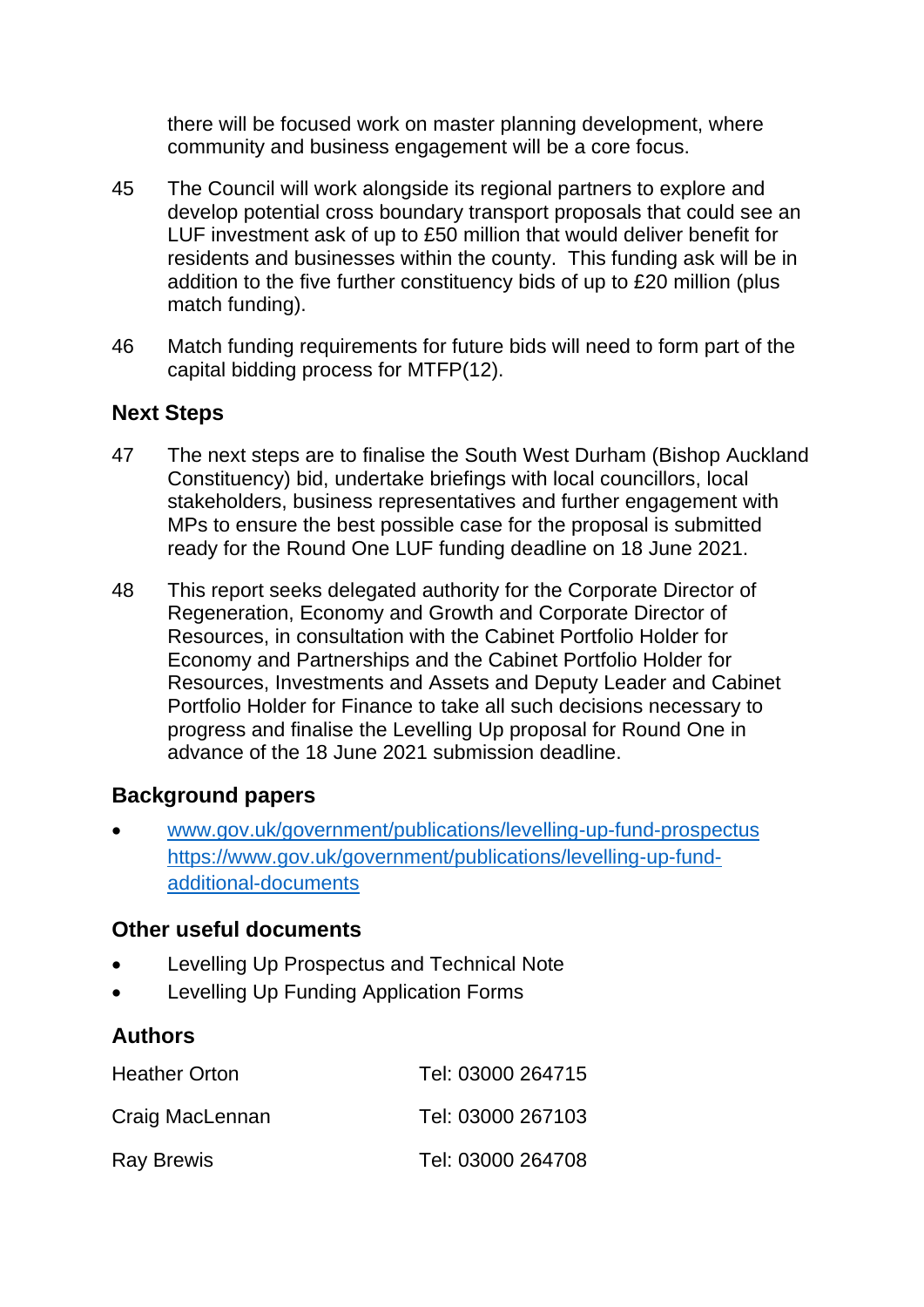# **Appendix 1: Implications**

#### **Legal Implications**

Specialist advice about the potential State Aid/Subsidy Control implications will be sought as required for individual Levelling Up proposals. Whilst the UK Government has not yet formalised the new Subsidy Control regime following Brexit, specialist advice is likely if proposals are working alongside private sector partners and is not providing open access infrastructure for the benefit of the public.

Durham County Council does not own all the land associated with potential LUF project proposals. Consideration for land acquisitions and/or development arrangements to work alongside partners will be considered as part of each specific project proposals. For the Round One submission, land ownership and acquisition will need to be considered, along with associated costs and risks to deliver desired ambition associated with the specific scheme of Toft Hill Bypass.

If negotiations to acquire land by agreement are unsuccessful then acquisition of land would need to be through Compulsory Purchase Powers.

#### **Finance**

The business case development process, economic modelling and financial assessment is being undertaken to ensure a robust approach to detailed costings and justifying the benefit cost ratio for the scheme proposals. Round One proposals need to commence capital costs in 2021/22 in order to meet gateway criteria and achieve financial completion by March 2024.

The total project costs for the Bishop Auckland Constituency RCCP proposal is £30.93 million, inclusive of 15 percent quantified risk assessment value (consistent with project development stage) with £20 million sought through LUF and £10.93 million as match funding.

There is an existing £2.25 million match funding available to the Locomotion project through the Science Museum Group and £3.9 million is available through the existing capital programme, leaving a funding gap of £4.78 million to be bridged. The additional match funding can be accommodated but largely exhausts available capital contingencies in the current programme.

The match funding secured and proposed against this bid comfortably exceeds the 10 percent recommended (but not mandated) match funding criteria set out in the LUF guidance.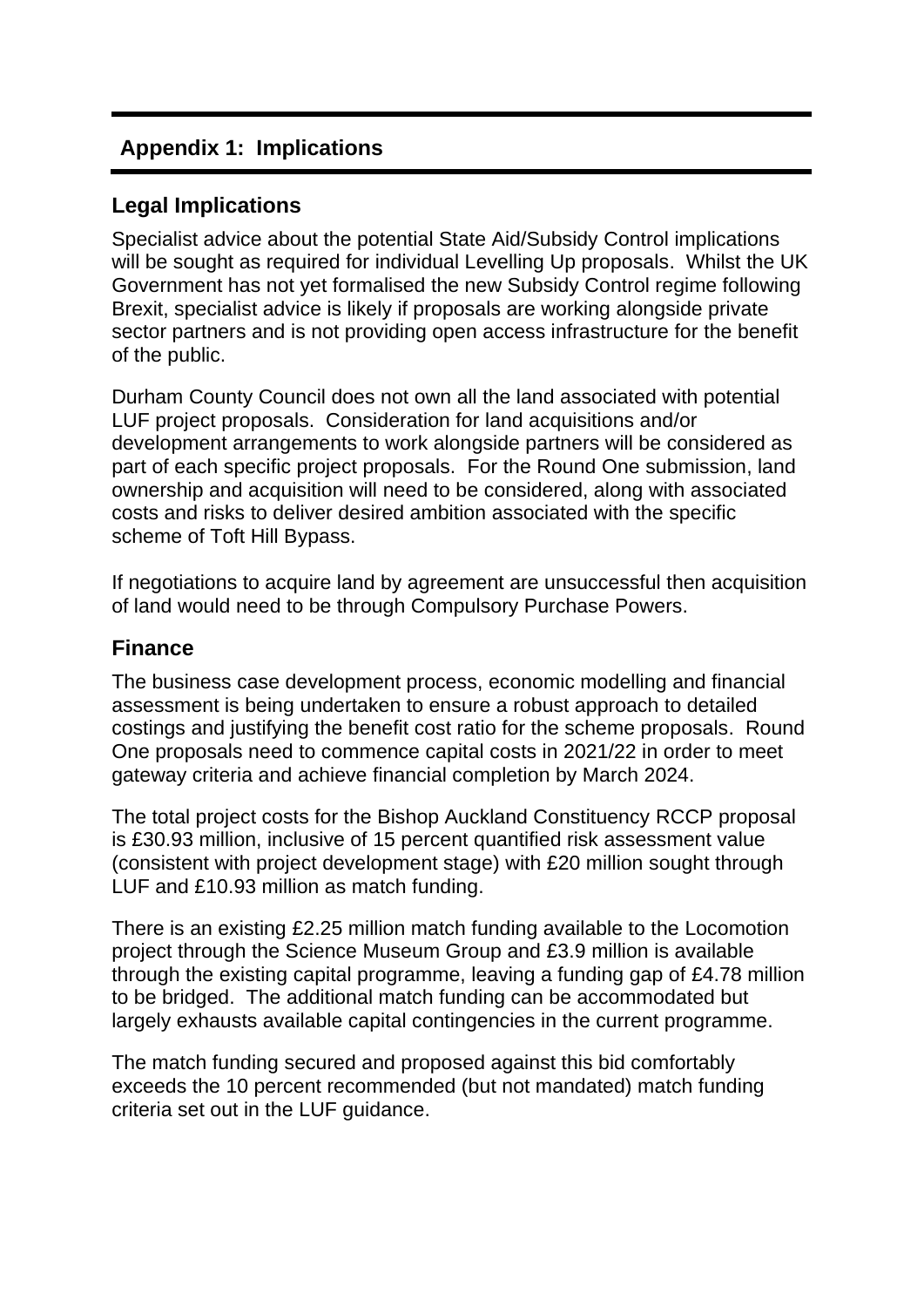If the LUF grant is awarded, any overspend on the projects contained in this programme would have to be underwritten by the Council in line with other Government funded programmes. This represents a risk to the Council.

Whilst the Council has received £125,000 capacity funding to support the development of future bids, it is expected that the development costs of a full programme of Levelling Up proposals will be substantially higher overall. An earmarked reserve of £1 million has been created to accommodate the estimated cost of developing robust bids for future bidding rounds.

Match funding requirements for future bids will need to form part of the capital bidding process for MTFP(12).

# **Consultation**

As part of the Levelling Up Fund criteria all proposals must undergo effective consultation with the local community and stakeholders.

As part of the development of transport capacity improvement proposals including Whorlton Bridge improvement proposals and Toft Hill Bypass proposals, community consultation has taken place to consider local priorities, needs and potential improvements. Much support has also been gained for the Stockton to Darlington proposals from a variety of groups.

Stakeholder consultation has taken place through the Rail Heritage Board and Heritage Action Zone stakeholder groups to consider potential improvements and enhanced visitor experiences. This is supporting preparations for the Bicentenary celebrations of the Stockton & Darlington Railway in 2025. Additional public engagement is planned for July 2021 to showcase development ambitions for the Locomotion Museum.

# **Equality and Diversity / Public Sector Equality Duty**

The Council is committed to improving the quality of life for all. The Council will consider its Public Sector Equality Duty and how it is discharged on a proposal and project by project basis.

All design and works included will adhere to design standards and national policies for construction and highways. Consultation on proposals will seek to engage and represent a broad spectrum of stakeholders and the community.

# **Climate Change**

The Levelling Up Fund criteria prioritises the need to contribute towards net zero carbon output. All proposals will consider a quality built environment and seek to use clean technologies and approaches that minimise carbon emissions, encourage active travel and the reduction of non motorised vehicles.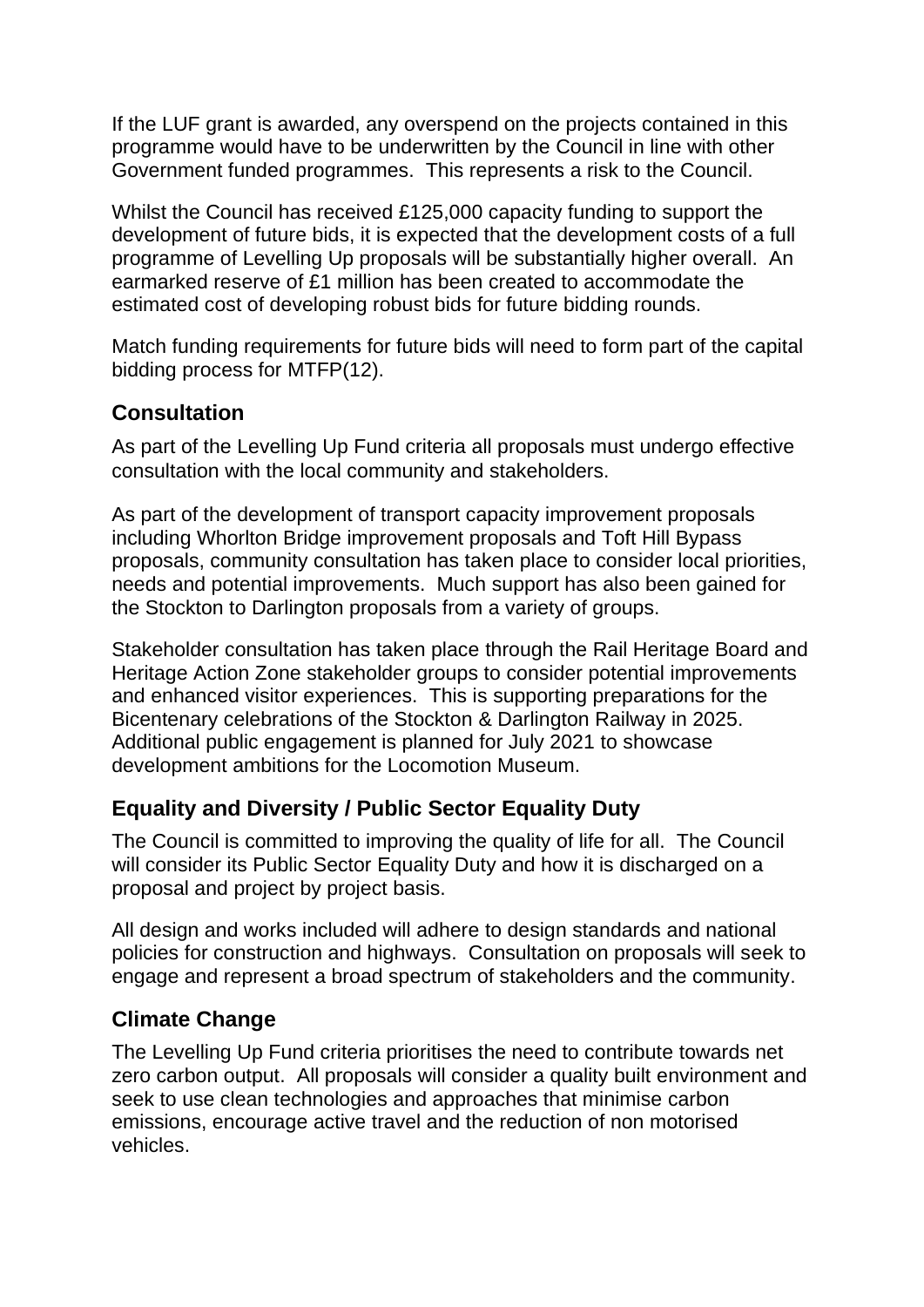# **Human Rights**

All tenants, land owners and existing site occupier rights will be considered in line with existing licence agreements, with appropriate consultation and notice periods provided as stipulated for each individual agreement/licence.

# **Crime and Disorder**

No issues have been raised to date. During the master planning stages associated with project development proposals and business case development, appropriate consultation and crime and disorder risks will be considered and designed out or mitigated in conjunction with Durham Constabulary where possible.

# **Staffing**

Project development and management resources will be provided by the Regeneration, Economy and Growth Service Grouping where possible. Associated design and management costs will be built into proposals where feasible and additional external expertise will be sought as needed to support settlement masterplans, economic modelling, specialist surveys and assessment to support both the development and delivery of proposals.

#### **Accommodation**

None.

# **Risk**

A detailed project risk register will be developed for each individual Levelling Up proposal and is integral to each business case developed.

The main risks to consider for the Levelling Up approach and pipeline development are:

- (a) Financial risk to the Council if projects were to incur cost overruns. Estimates have been developed with all add on costs, including inflation and 15 percent quantified risk assessment value (consistent with project development stage) based on preliminary design and bill of quantities.
- (b) Potential delays and increased costs for Compulsory Purchase Orders for Toft Hill Bypass improvements, although the programme allows for this and discussions are already underway with the land owners.
- (c) Reputational risk should any LUF bid that is submitted be unsuccessful.
- (d) Reputational risk due to timing of submission of bids for individual areas linked to varying degrees of readiness to meet LUF bidding criteria and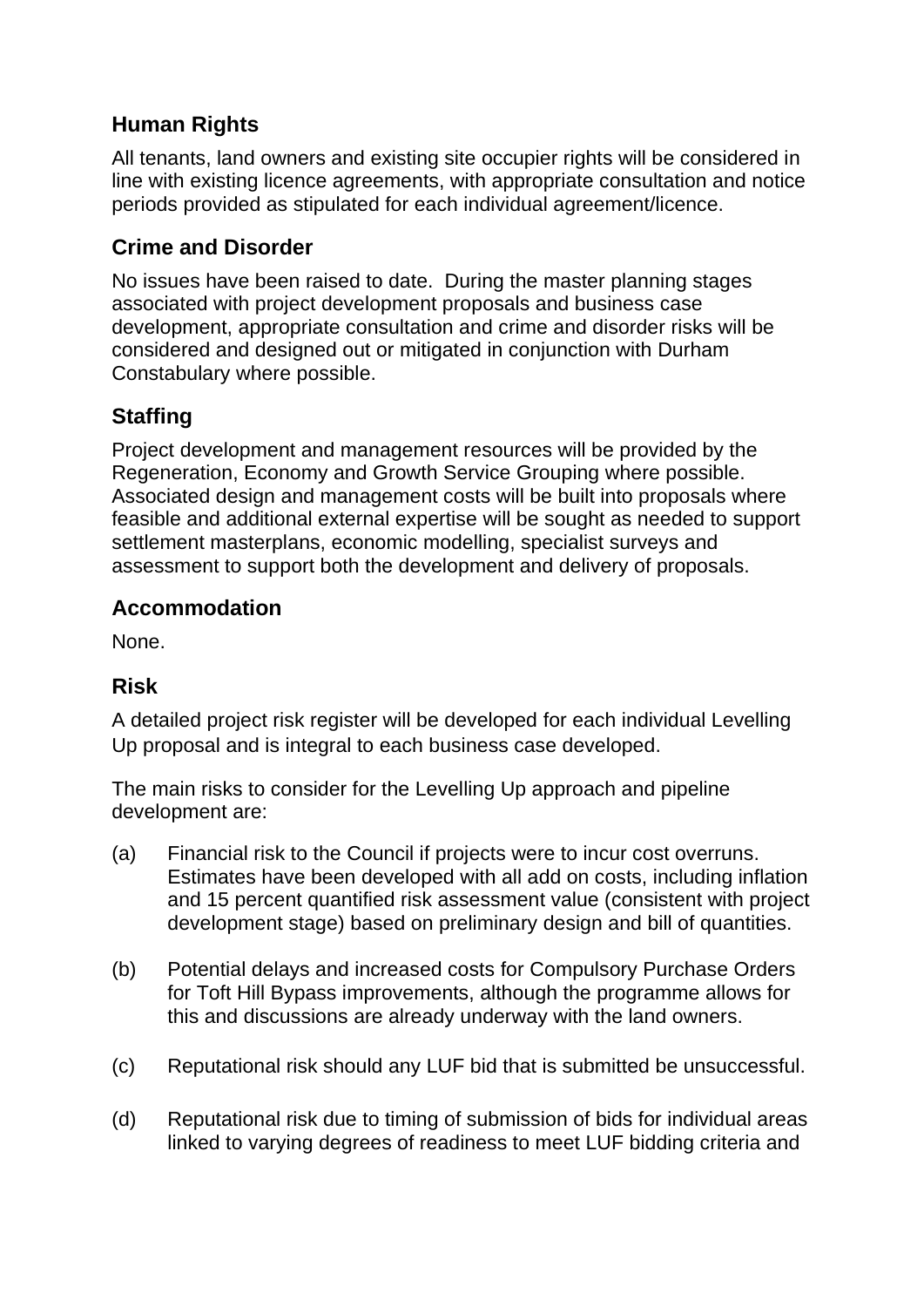capacity issues to develop bids to sufficient standards within the timescales laid out in the guidance.

(e) The bid will amend existing rights of way which require authorisation and consents.

#### **Procurement**

Design and delivery will be procured through either internal Council teams or established frameworks, aligned to funding timeframes and funding criteria.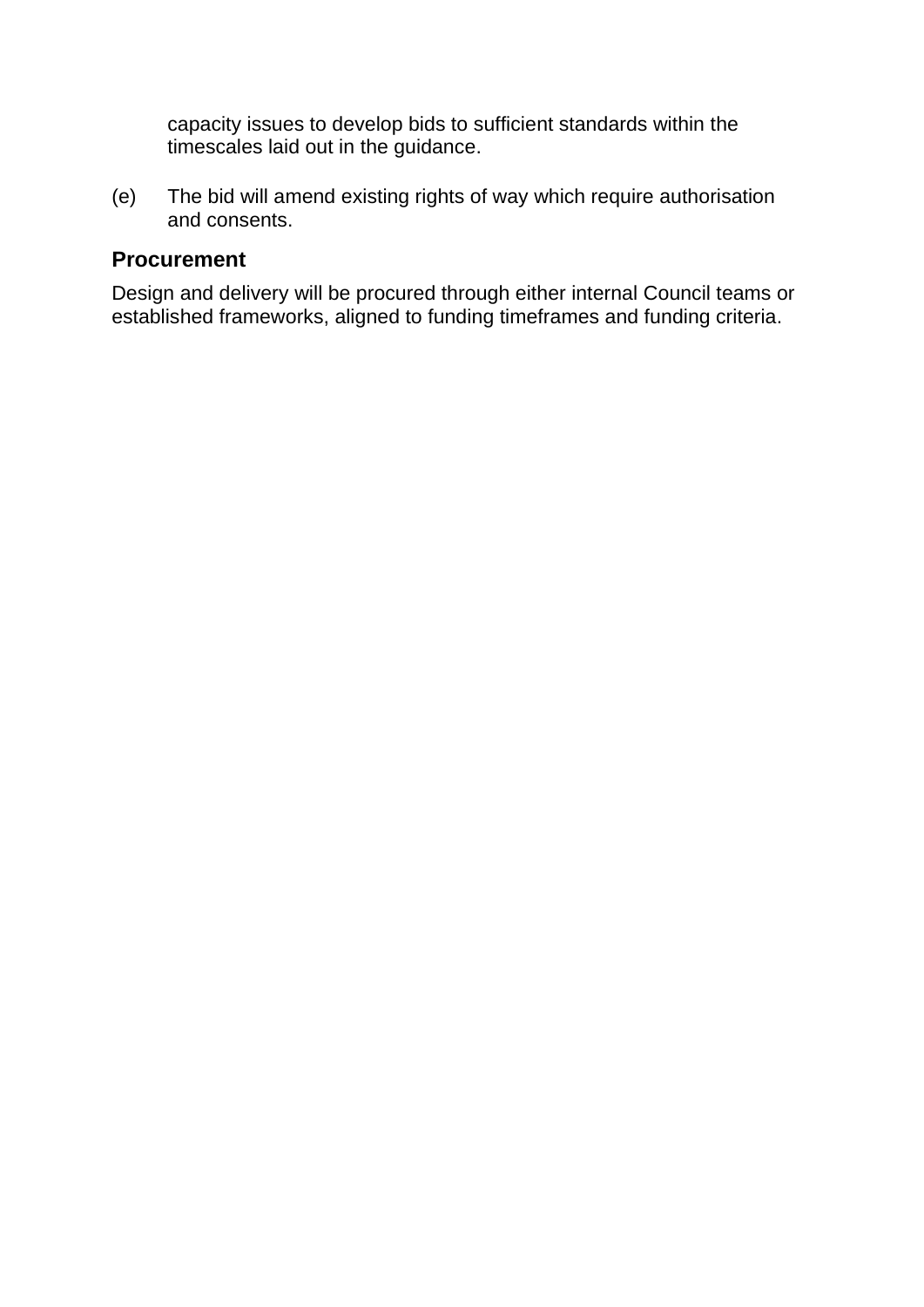# **Appendix 2: Headline Levelling Up Funding Criteria**

| <b>Criteria</b>                                 | <b>Levelling-Up Fund</b>                                                                                                                                                                                      |
|-------------------------------------------------|---------------------------------------------------------------------------------------------------------------------------------------------------------------------------------------------------------------|
| <b>Timescales</b>                               | Delivery to 31 March 2024. Exceptionally into 2024/25 for larger<br>schemes                                                                                                                                   |
| <b>Funding</b>                                  | £4.8bn (£4bn for England)                                                                                                                                                                                     |
| <b>Size of bids</b>                             | Up to £20m. Transport projects can be above £20m and up to<br>£50m<br>Each local authority can submit proposal up to the number of MPs<br>in the LA area.                                                     |
| <b>Bidding</b><br>process                       | Competitive; projects or packages. £125k capacity funding per<br>area.<br>LAs can only have one successful bid for each of their allocated<br>number of bids over the lifecycle of the Fund                   |
| <b>Bid deadline</b>                             | 18 June 2021 (successful bids announced in Autumn 2021)                                                                                                                                                       |
| <b>Themes</b>                                   | Local transport projects<br>$\bullet$<br>Town centres / high streets<br>$\bullet$<br>Cultural & heritage assets<br>$\bullet$                                                                                  |
| <b>Assessment</b><br>criteria                   | Need (recovery, growth, connectivity, regeneration)<br>$\bullet$<br>Deliverability<br>$\bullet$<br>Strategic fit<br>$\bullet$<br>Value for money<br>$\bullet$<br>Leverage; at least 10% of costs<br>$\bullet$ |
| Lead<br>department                              | <b>HM Treasury</b>                                                                                                                                                                                            |
| <b>Responsible</b><br><b>bodies</b>             | Local authorities                                                                                                                                                                                             |
| <b>County</b><br><b>Durham</b><br><b>status</b> | Category 1 (highest need) of 3                                                                                                                                                                                |
| <b>Spatial focus</b>                            | UK-wide                                                                                                                                                                                                       |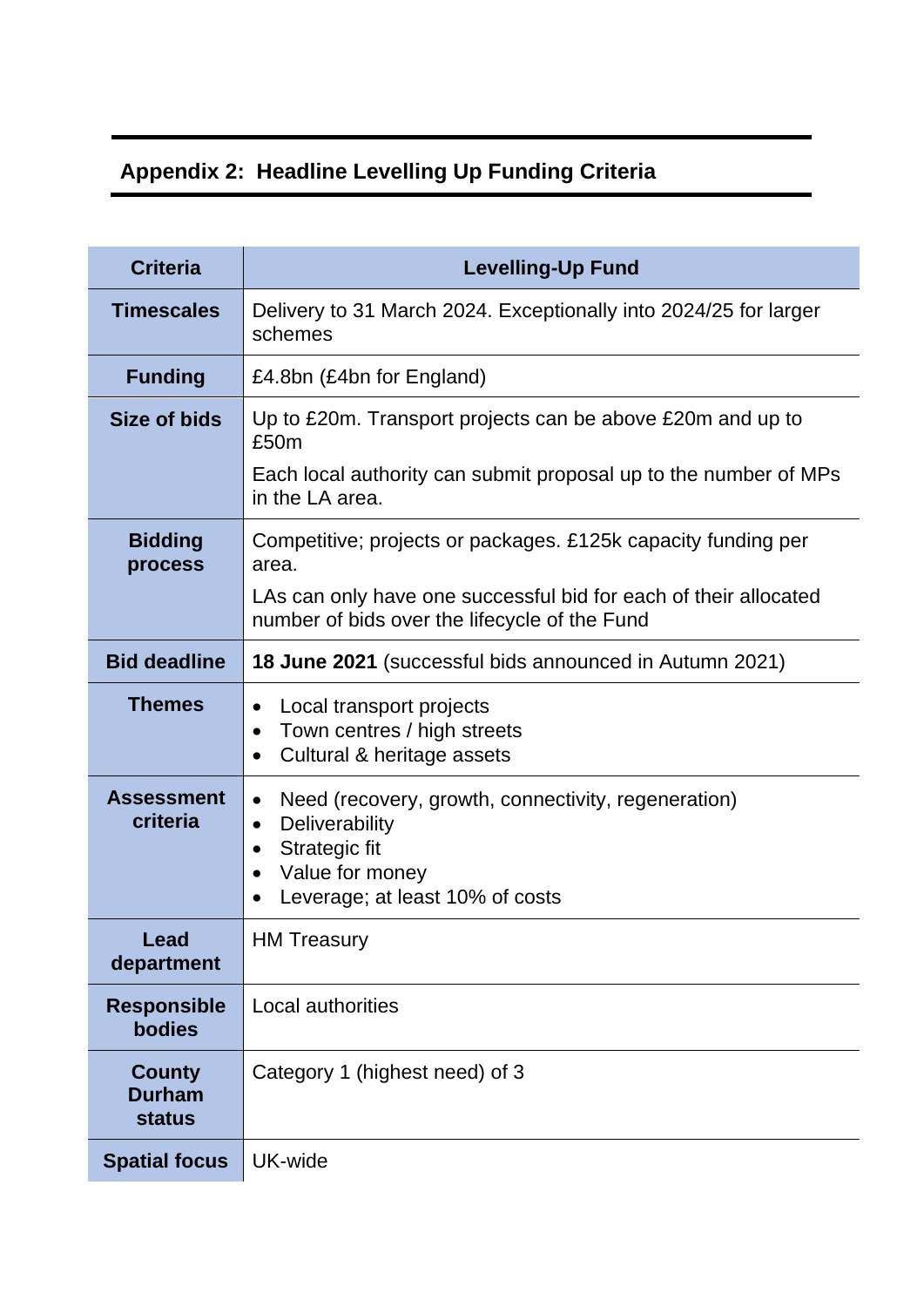| <b>Criteria</b>               | <b>Levelling-Up Fund</b>                                                                                                                                                                                                                                                                                                                                                    |
|-------------------------------|-----------------------------------------------------------------------------------------------------------------------------------------------------------------------------------------------------------------------------------------------------------------------------------------------------------------------------------------------------------------------------|
| <b>Additional</b><br>criteria | • For first round priority will be given to delivery on ground in<br>2021-22.<br>Government expects bids to be backed by local MPs.<br>$\bullet$<br>Government encourages local authorities to submit joint<br>projects<br>Bids needs to be supported by local stakeholders<br>$\bullet$<br>Bids should target pockets of deprivation<br>Bids should contribute to net zero |
| More details                  | www.gov.uk/government/publications/levelling-up-fund-prospectus                                                                                                                                                                                                                                                                                                             |